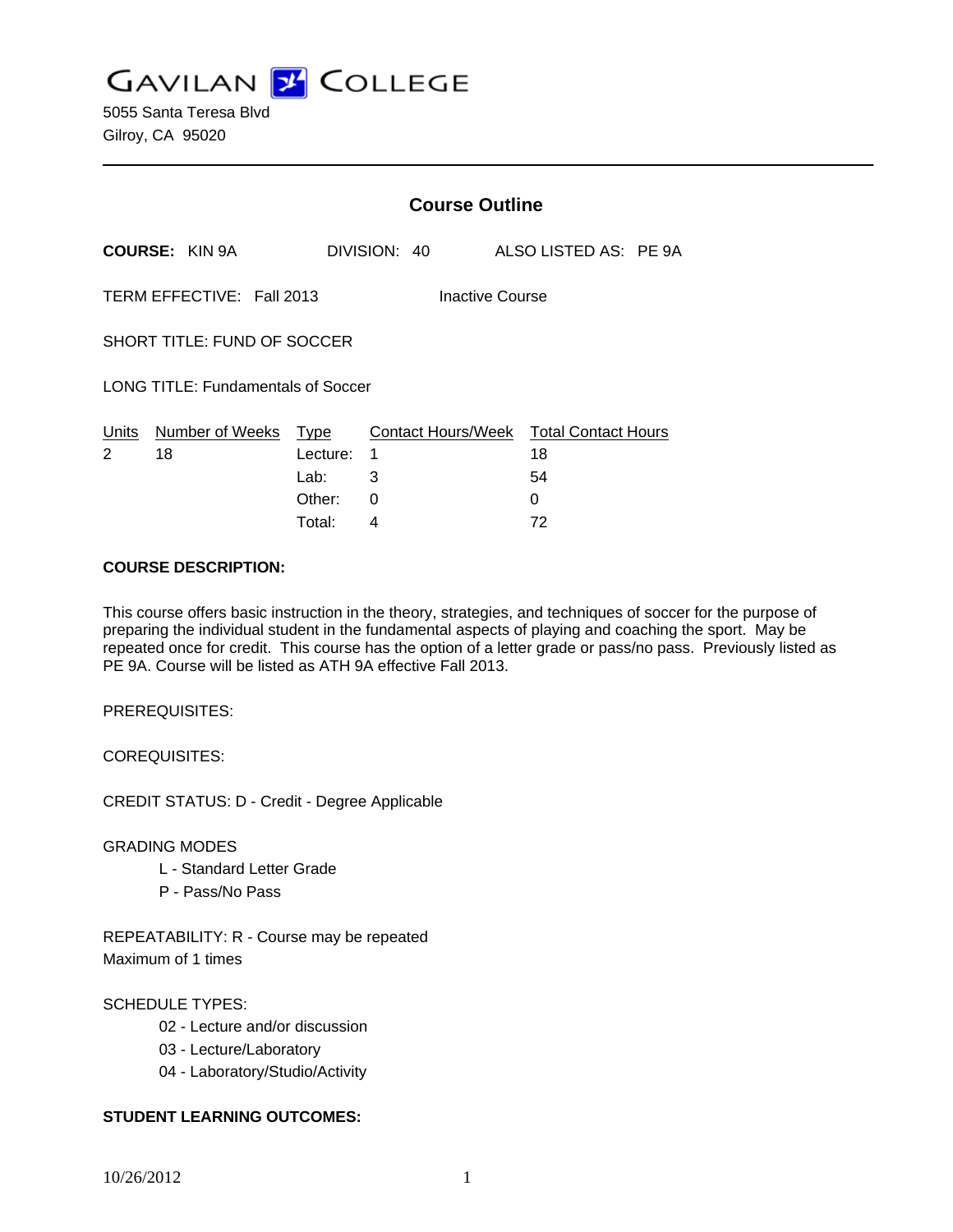1. The student will identify and describe equipment needs, and stretching and conditioning methods specific to soccer.

Measure: Demonstration, Exam ILO: 7, 2, 1 GE-LO: A1, A2

2. The student will demonstrate the basic fundamentals of trapping, passing, shooting, and dribbling. Measure: Performance

ILO: 7 GE-LO: E1

3. The student will recognize various offensive and defensive situations common to soccer and react accordingly.

Measure: Performance, Observation ILO: 7, 2, 1 GE-LO: A1, A2, E1

4. The student will explain game rules, basic strategies, and basic offensive and defensive theories. Measure: Quizes, Demonstration

ILO: 2, 7, 1 GE-LO: A1, A2

# **CONTENT, STUDENT PERFORMANCE OBJECTIVES, OUT-OF-CLASS ASSIGNMENTS**

Inactive Course: 09/24/2012

12 Hours

Introduction. Discussion of course syllabus and grading procedures. Equipment needs, conditioning, and stretching specific to soccer will be presented. Trapping and Passing. Presentation on the essential fundamentals of trapping and passing, including the stance, foot positions and mechanics involved in each skill. Students who repeat this class will become more proficient in these basic skills through the repetition of the drills in this course.

HW: Students will watch a professional soccer match and write a description of the trapping and passing skills shown.

SPO: Students will demonstrate the proper use of equipment and stretching and conditioning methods specific for soccer. They will demonstrate and explain the basic fundamentals involved in passing and trapping.

8 Hours

Shooting. Basic shooting fundamentals including foot, knee and head positioning and developing a solid shooting movement will be introduced. Dribbling. Presentation on the fundamental mechanics involved in dribbling the soccer ball. Lecture, discussion, video, and guided practice in shooting and dribbling will be provided. Through supervised repetition of the drills, students who repeat this class will become more proficient in these skills.

HW: Students will watch video and live matches and analyze successful shooting techniques. They will make a list of the fundamental skills they observe in the matches. Students will have someone video them so they can evaluate their own dribbling skills.

SPO: Basic shooting fundamentals will be demonstrated by the students. They will be able to analyze the various skills involved in executing all types of dribbling.

16 Hours

Defending. Essential defensive techniques, proper mechanics, and team philosophy will be discussed. Goalkeeping. Introduction of the basic mechanics and techniques involved in goalkeeping as well as the responsibilities. Students will participate in sequential drills. Students who repeat this class will become more skilled defenders. They will become more proficient in the fundamental skills of goalkeeping.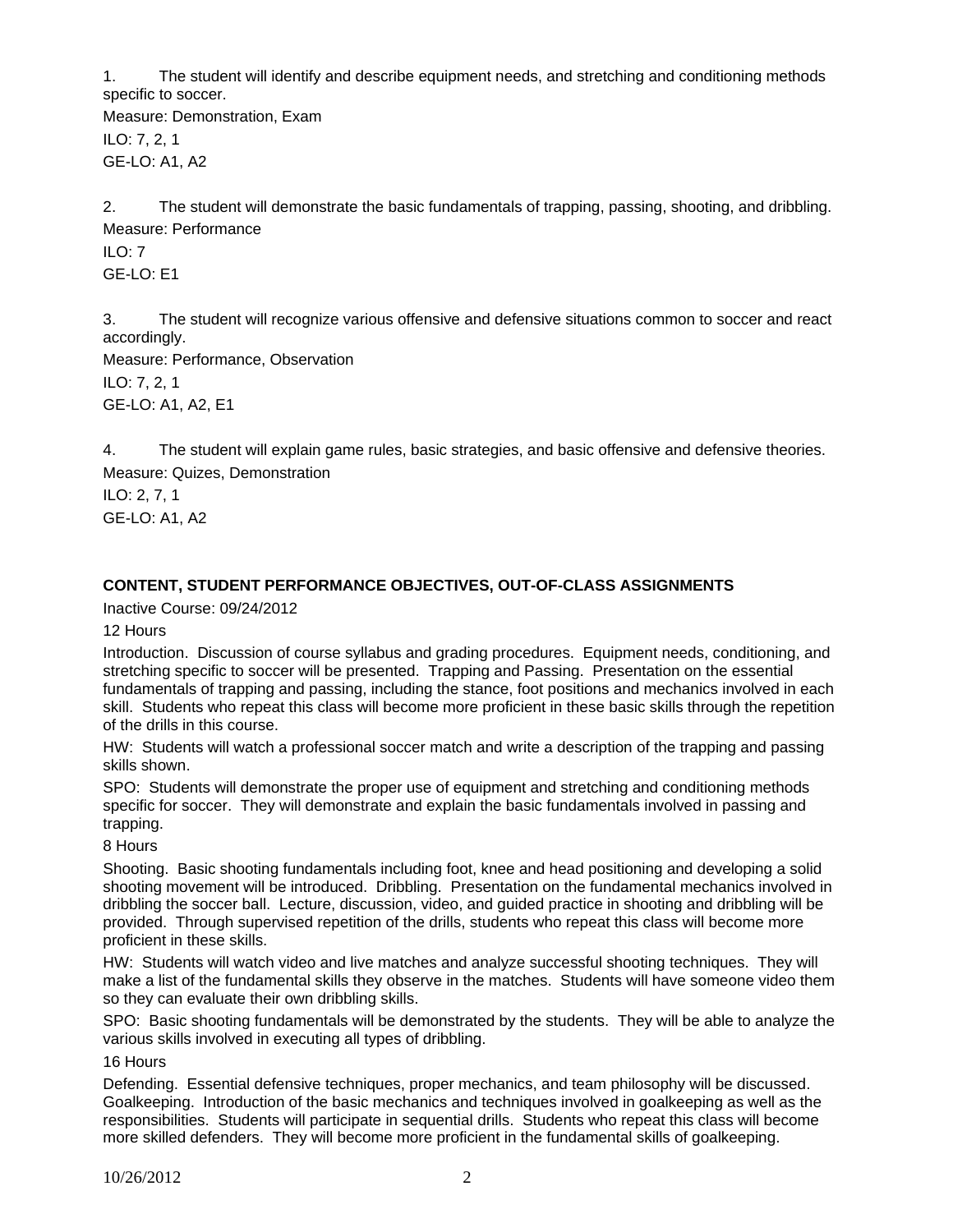HW: Students will watch live matches and/or video and share observations of defensive techniques with their fellow classmates. They will watch a professional or college match and evaluate the goalkeepers and also watch a video on goalkeeping fundamentals.

SPO: Students will be able to explain and demonstrate defensive techniques. They will demonstrate the proper techniques used in goalkeeping.

8 Hours

Passing and shooting. Chipping, top of the instep, and inside of the instep shooting as well as disguising passes, give-n-go's, overlapping, and feints will be presented. Defending. Zone, man to man, and combination defenses will be presented. Situations, philosophies, and strategies involved in defending will be discussed. Students who repeat this course will become more proficient in executing this skills through supervised repeated practice. They will become more skilled defenders through repetition and practice.

HW: Students will watch a professional or college match and evaluate players skills. They will analyze the effectiveness of these skills. They will track what defense is being utilized and how successful or unsuccessful it is. The adjustments that are or are not being made and how this affects the game outcome will also be noted.

SPO: Students will be able to demonstrate passing and shooting skills in practical game situations. They will participate in drill and scrimmage situations where they will demonstrate their defensive skills.

8 Hours

Systems of play. Introduction of basic systems of play, showing strategy and philosophy. Set plays. Throw-ins and freekicks (both direct and indirect) will be introduced. Students who repeat the class will benefit from the supervised repetition of practice. They will teach a set play that they previously learned to the rest of the class.

HW: Students will watch matches at all levels and evaluate in writing the systems of play in use and how successful or not they were. They will also track the systems and note when adjustments were made and why. They will track the set plays used and evaluate their effectiveness.

SPO: Students will be able to recognize as well as demonstrate the various systems of play. They will apply the appropriate skills necessary to execute set plays.

16 Hours

Laws of the game. Lecture, discussion, and test on the basic rules of soccer. Interclass play. Semester review. Student skills and their ability to execute formations will be evaluated during match play. Students who repeat this class will demonstrate their knowledge of the rules by refereeing scrimmages and making the correct calls depending on the infraction. They will become more proficient in their skills through supervised practice.

HW: Students will analyze a professional match and write their interpretation of the rulings. They will write a critique of the officials. Students will meet outside of class time to review for the written and practical final.

SPO: Students will complete a written test on the rules. They will participate in interclass play where they will demonstrate their skills and they will utilize their knowledge of the rules by refereeing scrimmages.

2 Hours

Final.

#### **METHODS OF INSTRUCTION:**

Lecture, demonstrations, guided practices, video-analysis and interpretations, group discussions.

#### **METHODS OF EVALUATION:**

CATEGORY 1 - The types of writing assignments required: Percent range of total grade: 10 % to 20 %

Written Homework

If this is a degree applicable course, but substantial writing assignments are not appropriate, indicate reason Course primarily involves skill demonstration or problem solving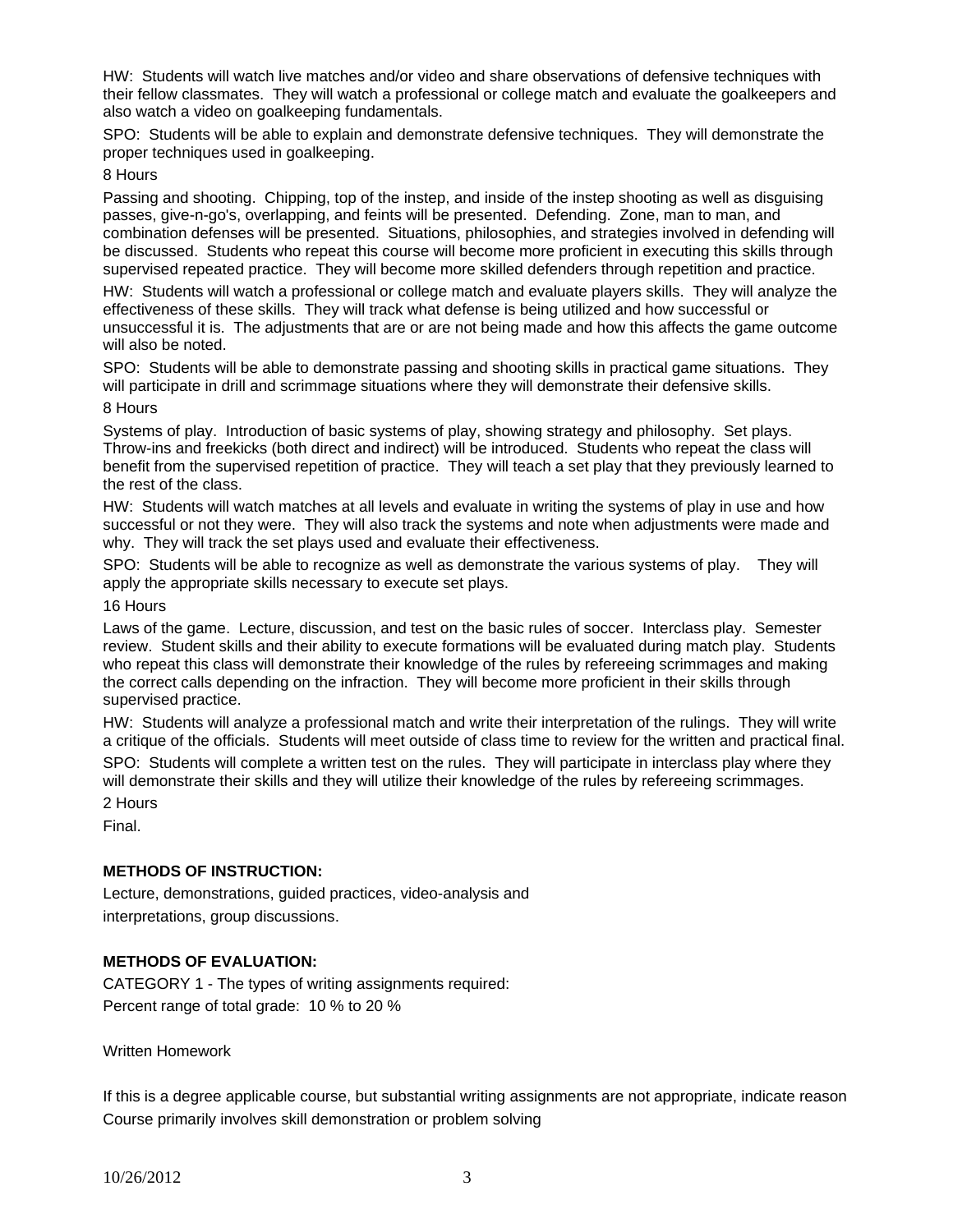CATEGORY 2 -The problem-solving assignments required: Percent range of total grade: % to %

CATEGORY 3 -The types of skill demonstrations required: Percent range of total grade: 30 % to 50 % Performance Exams

CATEGORY 4 - The types of objective examinations used in the course: Percent range of total grade: 10 % to 20 %

Multiple Choice

True/False

Matching Items

Completion

CATEGORY 5 - Any other methods of evaluation: Percent range of total grade: 20 % to 40 %

Course requires participation.

## JUSTIFICATION:

The department is requesting a name change, from the Physical Education and Athletics Department to the Department of Kinesiology and Athletics. The reasons for this action include:

1) A desire to follow suit with the 4-year colleges and universities.

2) A trend in the field. Community colleges are moving in this

direction with Cabrillo College already taking this action. Others such as Sacramento City College, Mission College, and Diablo Valley College are also in the process of changing their name as well. Gavilan College can be a leader in this trend.

3) This more closely describes what our profession is about.

"Kinesiology is the academic discipline concerned with the art and science of human movement."

4) The state academic senate has proposed that Kinesiology and Exercise Science majors be added to the Disciplines List so they have recognized the move in this direction.

5) Over recent years, there have been discussions within the State regarding the need to streamline Physical Education as a discipline.

This would help with the negative connotation that is often identified with this discipline. Gavilan College has worked hard to modify our programs to meet State requirements for our major. The name change would be another step in the right direction.

# **REPRESENTATIVE TEXTBOOKS:**